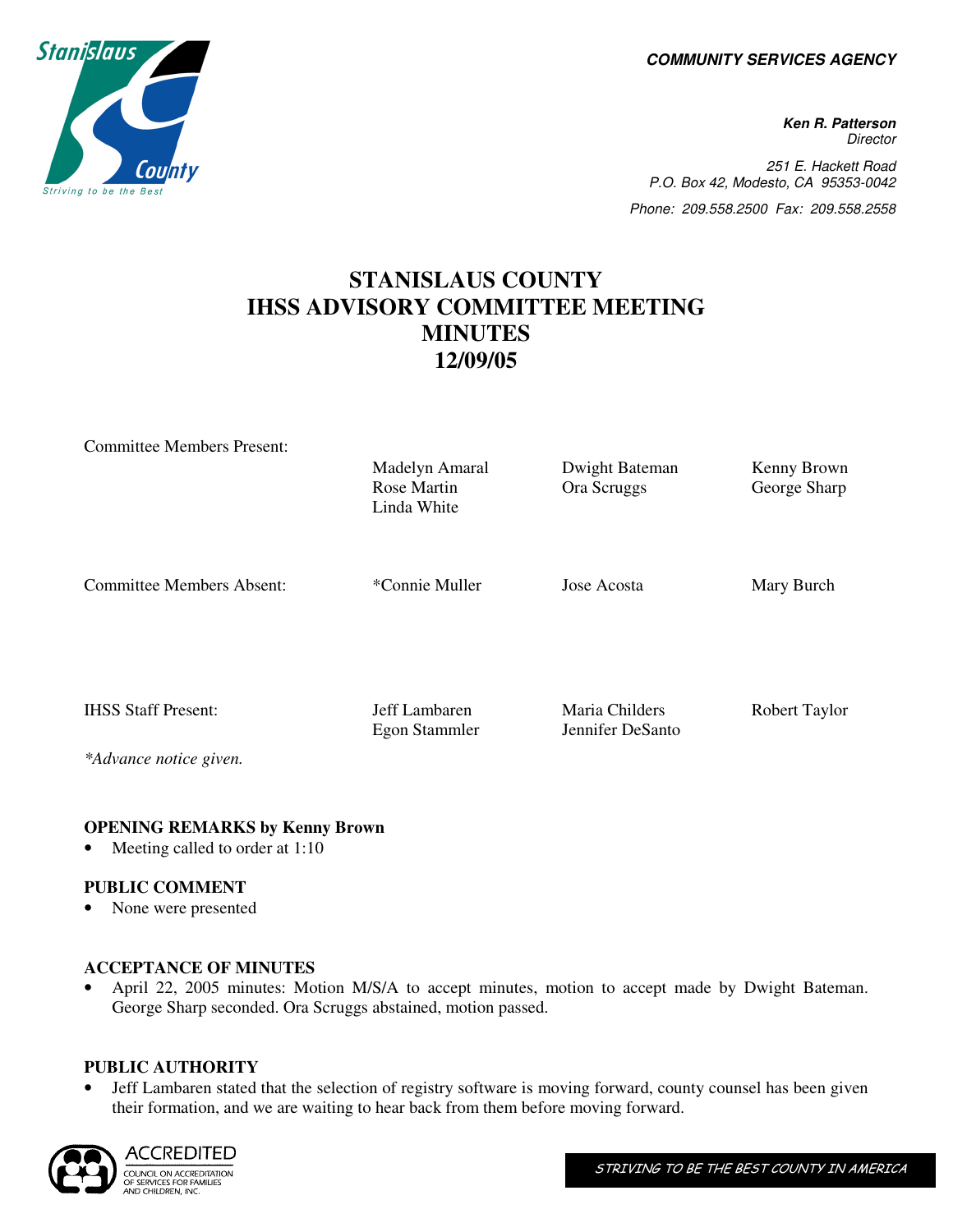- A letter is being sent to providers notifying them that the Public Authority will be taking over the Registry effective January  $1<sup>st</sup>$ . In order to be on the registry, providers will be required to go through a background check, fingerprinting, and take classes/training. This will help ensure quality care for recipients.
- Madelyn Amaral questioned the status of the providers currently caring for recipients received via the registry. Jeff explained that providers need only re-register if the want additional clients. Dwight Bateman stated it would be good for all providers who have used the registry in the past to re-apply. Jeff Lambaren referred to the letter, which encourages them to re-apply.
- Registration for providers will be done by hand until the registry software is available. Kenny Brown suggested improvements to the registry details, to help make better matches for providers and recipients.
- Dwight Bateman questioned the budget for the registry costs (fingerprinting, classes, etc.). Jeff Lambaren stated there is \$37 per background check allotted in this year's budget. Projections for next year will be based on the activity from this year.
- Madelyn Amaral asked what was being done to prevent illegal aliens from working for the registry or within IHSS. Maria Childers stated that all Social Security numbers are checked. Anyone without a valid SS number is notified and dropped from the system. They are paid only until the notification is given, following labor law guidelines.
- Jeff Lambaren stated that consumers could request that their current providers be fingerprinted. If this service is used the providers must also compete the mandatory registry classes. To sign up for the registry, providers need to call or stop by during business hours to get information.
- Jeff Lambaren requested that the committee review the letter to recipients regarding the registry and contact the office by December  $14<sup>th</sup>$  with any changes they feel are necessary.
- Madelyn Amaral suggested newspaper/television ads for the registry. Jeff Lambaren stated he has spoken with PIO for the county and is working on other avenues to advertise to potential clients and providers.
- Dwight Bateman questioned if a contract for the classes/training was in place. Jeff Lambaren responded that the contract in place with Center for Senior Employment (through CSA) was being continued on a week to week basis for training. Dwight Bateman suggested an RFP process to give other public entities an opportunity to be a part. Jeff Lambaren concurred.
- CICA Conference materials were given out. Discussion ensued regarding the purpose of the CICA, and the benefits it would have for Stanislaus County recipients and providers. The IHSSAC does not see a clear objective or benefit of CICA at this time. The CICA Conference will be put on the agenda for discussion at the next meeting.
- Jeff Lambaren stated they received an unfair labor practice notice from the UDW.
- No local representative has been identified, despite multiple requests by Jeff Lambaren to the San Diego office.
- Madelyn Amaral feels that funds should not be taken by the State for Union dues. Discussion ensued, regarding union involvement, progression of the program, and union responsibilities. Regarding the union dues, Maria Childers stated that once the providers voted the UDW as their representatives, dues were taken out by the current payroll providers, whom just happened to be the State. There is no collaboration evident; it was simply standard practice.
- Jeff Lambaren received a letter from the union regarding the MOU stating that three options should be given for conscientious objectors. The letter was addressed to Jeff Lambaren and five other union representatives. Jeff Lambaren responded. DRAIL was one of the options listed.
- A draft version of the Public Authority newsletter was distributed. Jeff Lambaren requested the members look over the newsletter and provide feedback. The newsletter will be sent to all recipients and providers on a quarterly basis. A suggestion was made that the newsletter be sent semi-annually in both Spanish and English (rotating the two quarterly). Linda White suggested the committee meeting times and dates be listed on the newsletter. Dwight Bateman suggested a website address be added for the PA and IHSSAC.

# **BYLAWS AMENDMENT**

• Handout with proposed changes distributed to members. New proposal states that current members continue to serve until a replacement is found. Dwight Bateman made a motion to approve changes. Linda White seconded. Chairman put amendment to vote, motion passed.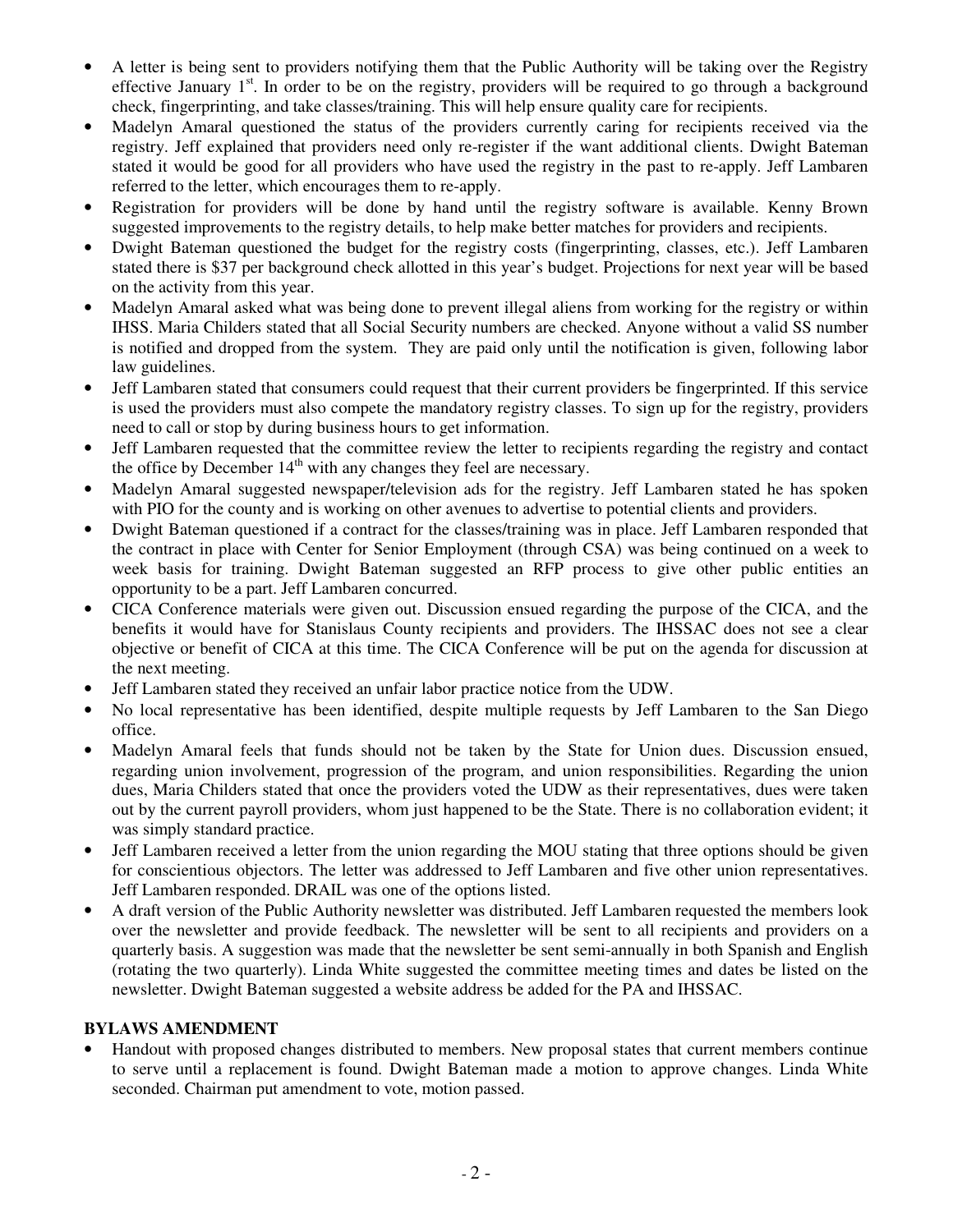## **NEW IHSSAC MEMBER UPDATE**

- Jeff Lambaren reported that one individual has expressed interest in joining the committee. The Board of Supervisors has the application and is reviewing it. Henry Dill was encouraged to apply, but his application hasn't yet been received. At least 50% of committee must be recipients, with the remaining members being providers or other individuals.
- Jeff Lambaren clarified the term limits. The policy states that time served by individuals completing a term for another member does not count toward that individual. So, since Rose Martin and Ora Scruggs began serving under another member's term, that time does not apply to their term limits. Dwight Bateman suggested this be put into the bylaws.

# **CICA MEMBERSHIP**

- Discussion earlier indicated that the IHSSAC was not interested at this time in joining CICA.
- Dwight Bateman requested input from the PA Executive Director. Jeff Lambaren recommended not joining at this time, as it is seen as duplication. He will alert the board of reason for reconsideration develops.
- Dwight Bateman made a motion not to join, George Sharp seconded. Chairman put the issue to vote and committee voted unanimously not to join at this time.
- Dwight Bateman questioned if CAPA discussed moving this to the sub-committee level. Jeff Lambaren stated that there was, and they are still exploring the benefits/practicality of this.

# **LEGISLATIVE UPDATE**

- George Sharp reported that the State is on break, so not much is happening on the State legislative level at this time. Federally, there is not much movement on IHSS issues, because other issues are taking precedence.
- Medicare Part D is taking effect, with new information coming in weekly. At this point, there has not been much public notice, but at the end of the first quarter of 2006, confusion is anticipated as recipients try for the first time to renew medications under the new program. Those on Medicare/Medi-cal will be most affected by the changes.
- Maria Childers stated the website for Medicare Part D is available for viewing. George Sharp will bring in more information next month.
- Olmstead information was discussed. Dwight Bateman suggested the committee members keep themselves up to date on the progress of this.
- Dwight Bateman stated the assisted suicide bill is being re-introduced to the legislature as AB651 renamed the Compassionate Choices Act.
- Dwight Bateman also reported that Senator Leslie would not re-introduce the 90-day bill for ADA compliance. Instead, they are introducing a bill with tax benefits. Most of the ADA issues affecting businesses are basic, but lawsuits are occurring due to unmandated laws. The lawsuits are being generated without access issues occurring (i.e., lawyers can sue without ever entering a building, if they know the business is out of compliance.)

## **ANNUAL REPORT**

• Kenny Brown delivered a disc with notes for the report to Jeff Lambaren today. Jeff Lambaren will get quotes on the material, and have a draft for committee review next month.

# **BUDGET/STATE**

• Nothing to report

## **HOT TOPICS**

- Kenny Brown alerted the committee that the reasonable accommodation statement on the agenda sill had Maria Childers name as a contact. This can now be updated, since the PA is up and running.
- There was a general discussion regarding the need for audio equipment. Jeff Lambaren suggested it might be more cost effective to purchase the equipment rather than rent each month. The Public Authority would be willing to give funds for this. Madelyn Amaral suggested the IHSSAC budget could also be reviewed to see if funds would be available, and possibly split the costs.